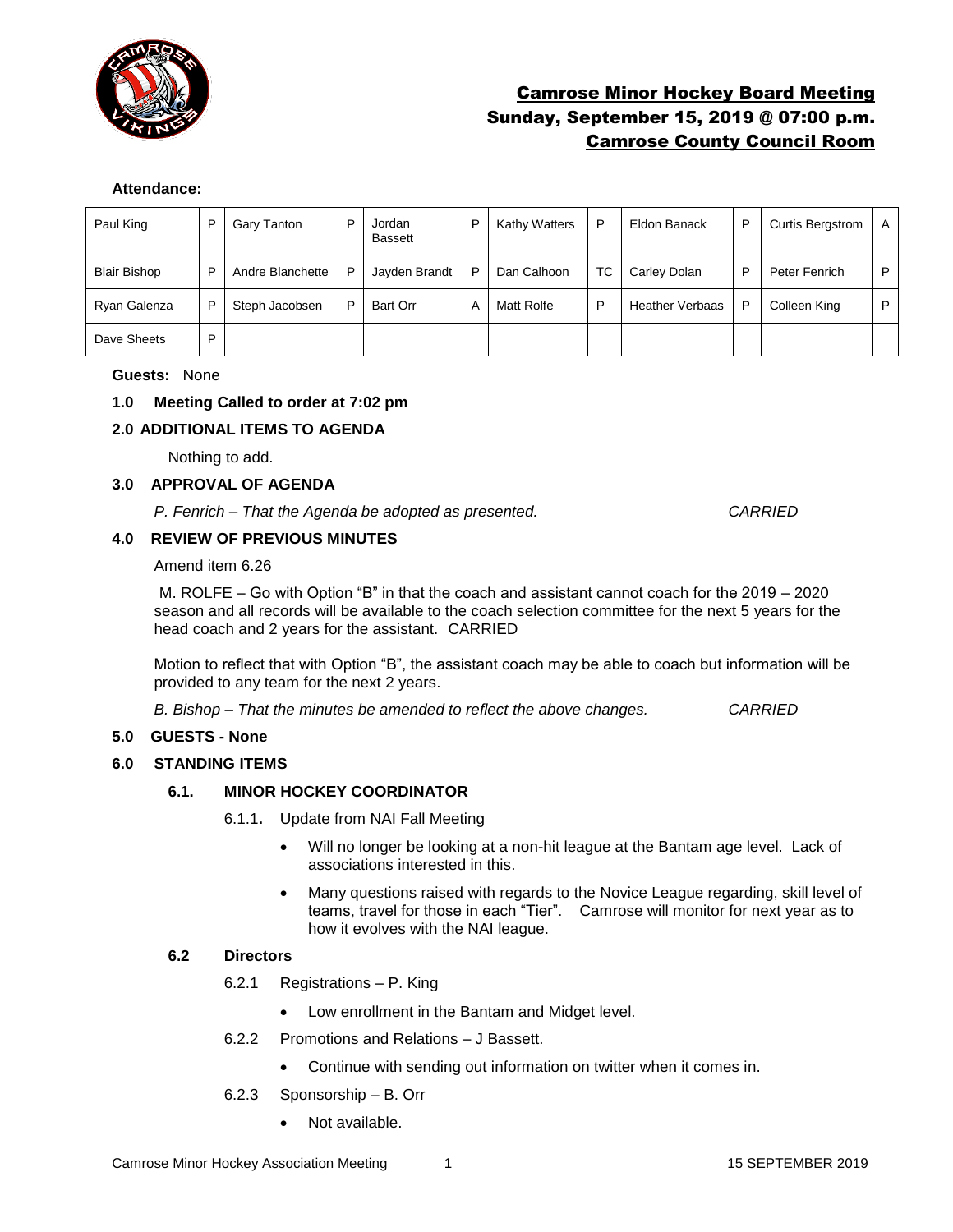- 6.2.4 Evaluation / Tryouts
	- Fielding questions as to why a player did not make a certain team.

*R. Galenza – That coaches will make notes on his /her final picks and forward to the Evaluation Director to have on hand when questions come in. CARRIED*

*R. Galenza – That the following section of the Policy and Procedures be updated to reflect the time frame when continuation rosters will be posted as after school hours or before midnight if possible, on the same day of tryouts if there is an evaluation skate the next day. (Page 7 – Coach Releases after tryout #4)*

- 6.2.5 Equipment C. King
	- Socks have been delivered into each of the lockers. Teams to try on and if there needs to be exchanges, will have to swap with other teams.
- 6.2.6 Director of Discipline H. Verbaas
	- Letters of discipline ready to be sent to the applicable parties. No further action required.
- 6.2.7 Rep Team (AA, A and B Teams) P. King
	- *a) K.Watters – That Rob Bjorge be ratified as the Bantam Female Head Coach. CARRIED*
	- b) Peewee AA Craig Dimond ratified by email
	- c) Midget AA Clayton Milgate ratified by email
	- d) Bantam AA Daren Gall ratified by email
	- e) Atom AA Ryan Galenza ratified by email
- 6.2.8 Non Rep Teams
	- a) Midget Non Rep

*B. Bishop – That Willie Banack by ratified as head coach. CARRIED*

- b) Initiation  $1 To$  be clarified
- c) Initiation 2
	- *B. Bishop – That Dale Bonnett be ratified as head coach of Initiation 2.*

*CARRIED*

- *d)* 4 year old program Jayden Brandt ratified by email
- 6.2.9 Coach Mentorship G. Tanton and K. Watters-
	- Clarification on what T. Green's role is with the Midget teams received and contract will be revised to have him available for coach mentorship with the Midget teams only.
- 6..10 Director Midget Nothing to report
- 6..11 Director Bantam Nothing to report
- 6..12 Director Peewee Nothing to report
- 6..13 Director Atom Ryan Galenza declared a conflict of interest and left the meeting at 07:50 hours. Returned at 0810 hours.

*P. Fenrich - That R. Galenza be allowed to carry 1 goalie and 2 skaters as nonresidents at the Atom AA level. CARRIED*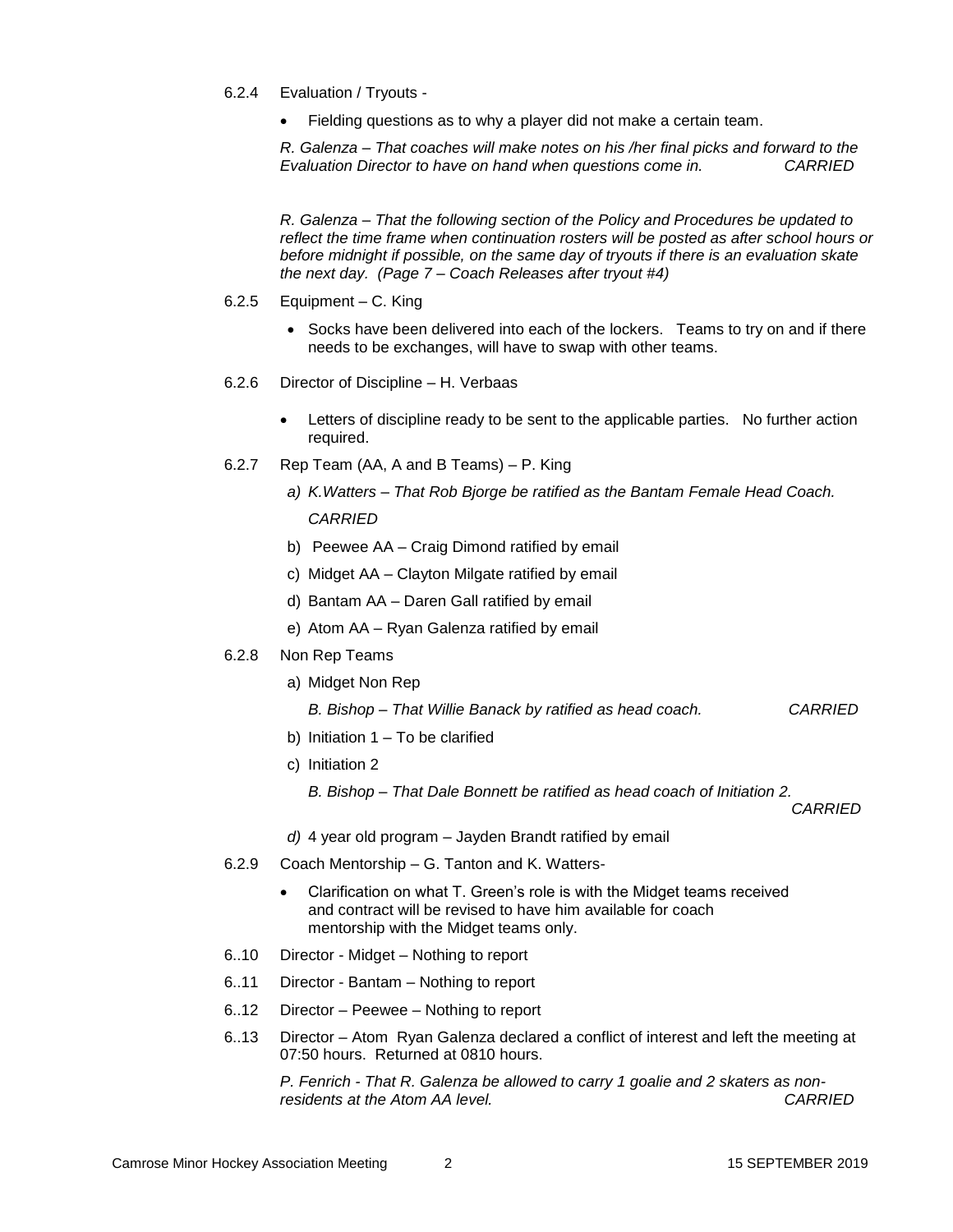*P. Fenrich – That R. Galenza be allowed to run with Option "A" if evaluations are close. CARRIED*

6..14 Director – Intro to Hockey

 A. Blanchette and H. Verbaas requesting board members to help out with the Pre-Skates for the Novice level. Plans have already been designed so it just a matter of running the skate.

*M. Rolfe – That we approve an additional \$750.00 for the Novice Program to spend on coaching supplies. CARRIED*

- 6.2.15 Director of Safety Unavailable.
- 6.2.16 Director of Female Hockey
	- We have 5 girls from Battle River that will join our female team.
- 6.2.17 RIC Nothing to report

#### **7.0 OLD BUSINESS**

#### **7.1 NAHL Meeting update**

- G. Tanton reported that there are no big changes to any of the divisions. League fees reduced at the REMHL. REM is happy to have Camrose in the League.
- Peewee AA Sturgeon has left the league. Edmonton will be joining the league.
- Bantam Two additional teams

#### **7.2 Development Week with Hockey Alberta – C. Bergstrom**

**It was a worthwhile week-end to attend and recommends it for any one.** 

#### **7.3 Player Acceleration Requests:**

- 7.3.1 GALENZA, Addison Novice to Atom Wildcats
- 7.3.2 NELSON, Anja Initiation 2 to Novice Wildcats
- 7.3.3 SCHAFER, Clara Initiation 2 to Novice Wildcats
- 7.3.4 KING, Russell Novice to Atom
- 7.3.5 BEDDOES, Holden Novice to Atom
- 7.3.6 ROLSETH-STUAFFER, Peewee to Bantam Team is full at Bantam so this is denied.
- 7.3.7 SONOKSI, Sykora Currently trying out with boys and will wait for outcome.

*G. Tanton – That we do not allow any player acceleration from Novice to Atom.* 

*CARRIED*

*J. Brandt – That we allow the requests of Female Initiation to Female Novice Wildcats and to make them aware they will have to be here for 3 years. CARRIED*

#### **7.4 Police Checks** –

 C. King had a meeting with the Police Department and will send the link out prior to the coach-manager meeting.

### **7.3 Request to Release Peewee Player**

*R. Galenza – That we release the Blatz girl to the Battle River Knights CARRIED*

### **8.0 NEW BUSINESS**

- **8.1** Request from Female Division
	- Request for atom players to be moved to Novice. P. King will monitor the skates and only the two requested may be potentially moved down. (E. Bilyk and Lamson)
- 8.2 Refer to 6.1.14
- 8.3 Review of Tim Green's Contract Review item 6.2.9